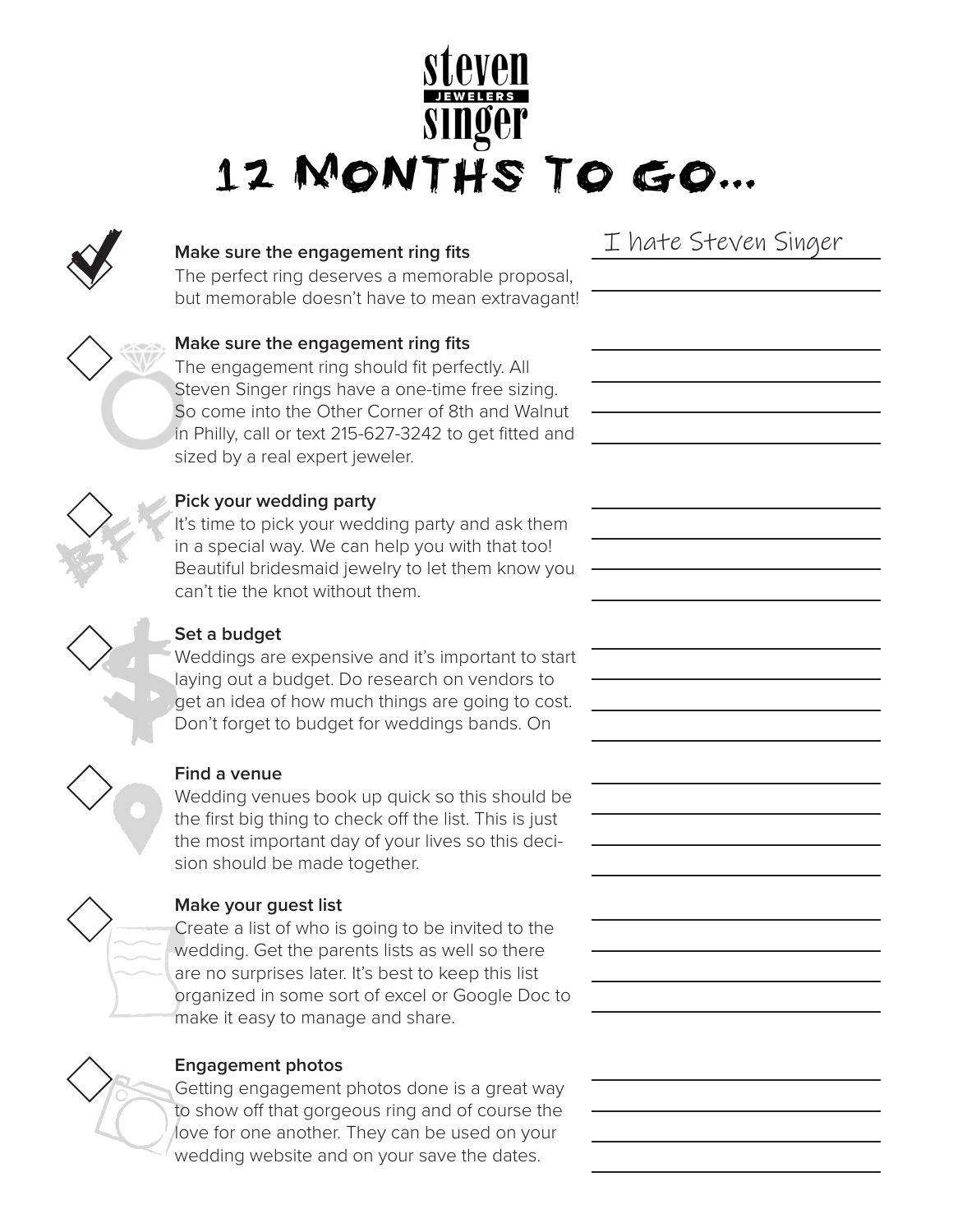## MONTHS TO GO ...



#### **Order save the dates**

Order and send out your save the dates so that your guests can hold that day to celebrate you. Use an engagement photo or be creative when it comes to these. No pressure though... they will only be displayed on everyone's fridge for the next 9 months.



## **Create a wedding registry**

Creating a wedding registry is definitely fun! This is the time to pick out everything you want to start your lives together. And people actually buy it for you. It's like Christmas but better! You get all the



## **Book your vendors**

It's time to lock in your wedding vendors. Florist, music, photographer, videographer and all the other vendors that will make your day absolutely perfect.



## **Plan your honeymoon**

People say the honeymoon is the best part of the wedding, so don't wait on booking this. It is just one more thing to look forward to: a romantic escape for the two of you to celebrate getting married.



#### **Wedding attire**

What do you dream of wearing for the big day? Start scheduling wedding dress and suit appointments and let your bridal party know what you want them to wear. Some designers take 6-8 months to get in and plan for alterartions.



## **Choose an officiant**

It's time to decide who is going to have the honor of pronouncing you married and to agree on the type of wedding ceremony. This is also a good time to ask anyone else you would like to have involved in the ceremony, like someone singing a song or reciting a prayer.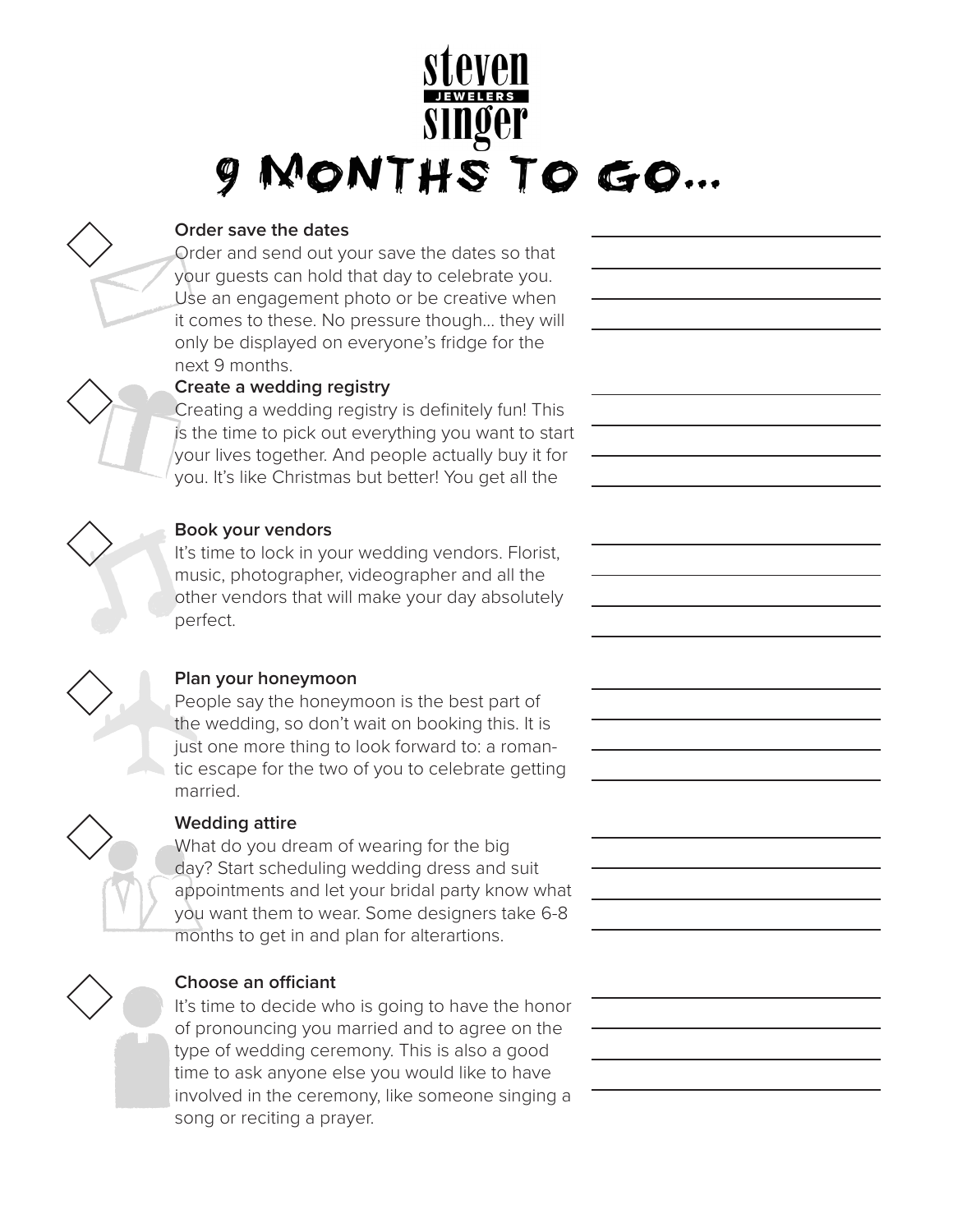## **G MONTHS TO GO...**



#### **Book hair and makeup**

Now's the time to lock down hair and make up for the bride, the mothers of the happy couple, and anyone else in the bridal party. Hot Tip: Make sure you have pictures to show your hair and makeup artists so that they know exactly what look you want to achieve for your wedding day.



#### **Food tasting**

Time to schedule your food tastings! Don't wait until the last minute and go with a budget in mind. Sometimes when you've already signed a contract, the food tasting is included. but if you're still



#### **Order your wedding cake**

Some venues will provide the wedding cake, but if not you'll need to order your cake and other desserts 3-6 months prior. This is another good time to share pictures, wedding colors, theme and estimated guest count!

#### **Hotel blocks**

Block out some rooms at hotels near your venue for your guests. People will appreciate the recommendations on where to stay and it'll help keep everyone together. Plus, most hotels will give a discounted group rate for weddings!



#### **Set up transportation**

How is everyone getting to the ceremony, reception, and back? Start mapping out the day of and what type of transportation is needed for your wedding party and guests. Just a reminder to leave room in the budget for tipping. Most transportation companies do not include tips in the

## **ORDER YOUR WEDDING BANDS!**

The MOST important appointment - your wedding bands! Steven Singer Jewelers has one of the largest selections of men's and women's wedding bands and specializes in custom rings. If we don't have the band to match your engagement ring, we can make it for you!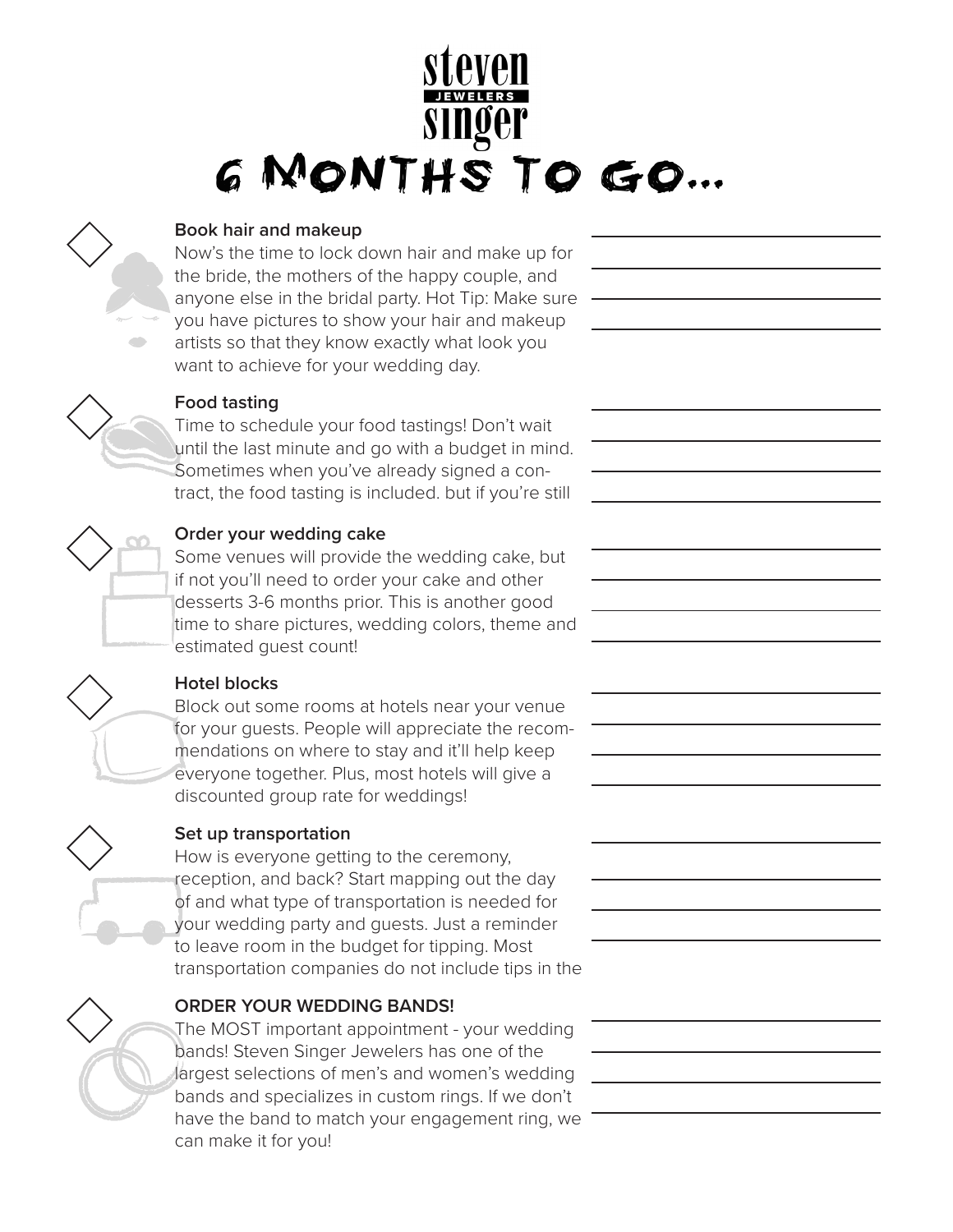## SINGET<br>4 MONTHS TO GO...



#### **Order invitations**

You should send out your invitations about 6-8 weeks before your wedding day. For destination weddings, it is suggested to send your invitations out 3 months ahead of time.



## **Reserve any rental items**

This is the time to reserve any rental items such as photo booths, decorative furniture, tents, and everything else in between.



## **Book your rehearsal dinner**

Lock in where you're going to have your rehearsal dinner and get your rehearsal dinner invites ready to send with your invitations.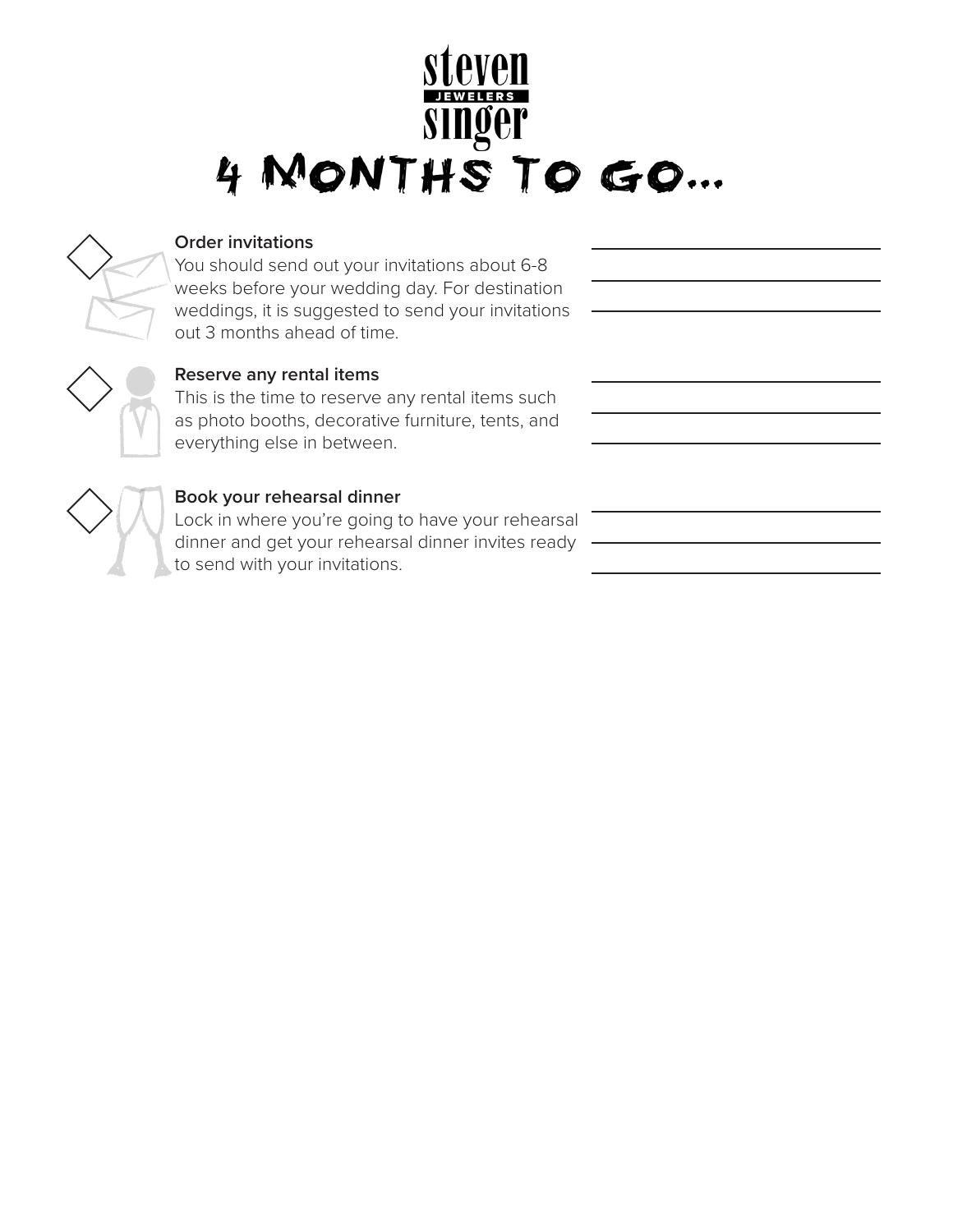## **GWEEKSTOGO...**

#### **Marriage license**

This is a little tricky because you have to find the sweet spot to get your license. Check your states laws early so that you know what to expect. You definitely don't want to wait until the last minute to get your marriage license. A marriage license typically expires between 30 and 90 days after it's issued so make sure you get it within 30 days before your wedding.



## **Wedding programs**

If you are doing wedding programs, get them printed. This is just one more thing you can check off your list.



#### **Seating chart**

Arrange and confirm where everyone is going to be sitting and nail down the seating chart.



## **Final fittings**

Make sure to schedule your final dress and/or tux fitting. You want to look your very best and your attire should fit you perfectly. Don't forget to bring your accessories to see how everything looks together.



## **Bachelor / bachelorette parties!**

Rally up your closest friends to have your last hurrah before saying "I do". Whether it's a destination or local night out, this is your time to put on your party pants and have a blast.

## **Old, new, borrowed, and blue**

We all know the saying about wearing something old, something new, something borrowed and something blue on your wedding day. Hot Tip: Diamond and sapphire jewelry makes a perfect wedding day gift that can help you check something new and blue off your list!